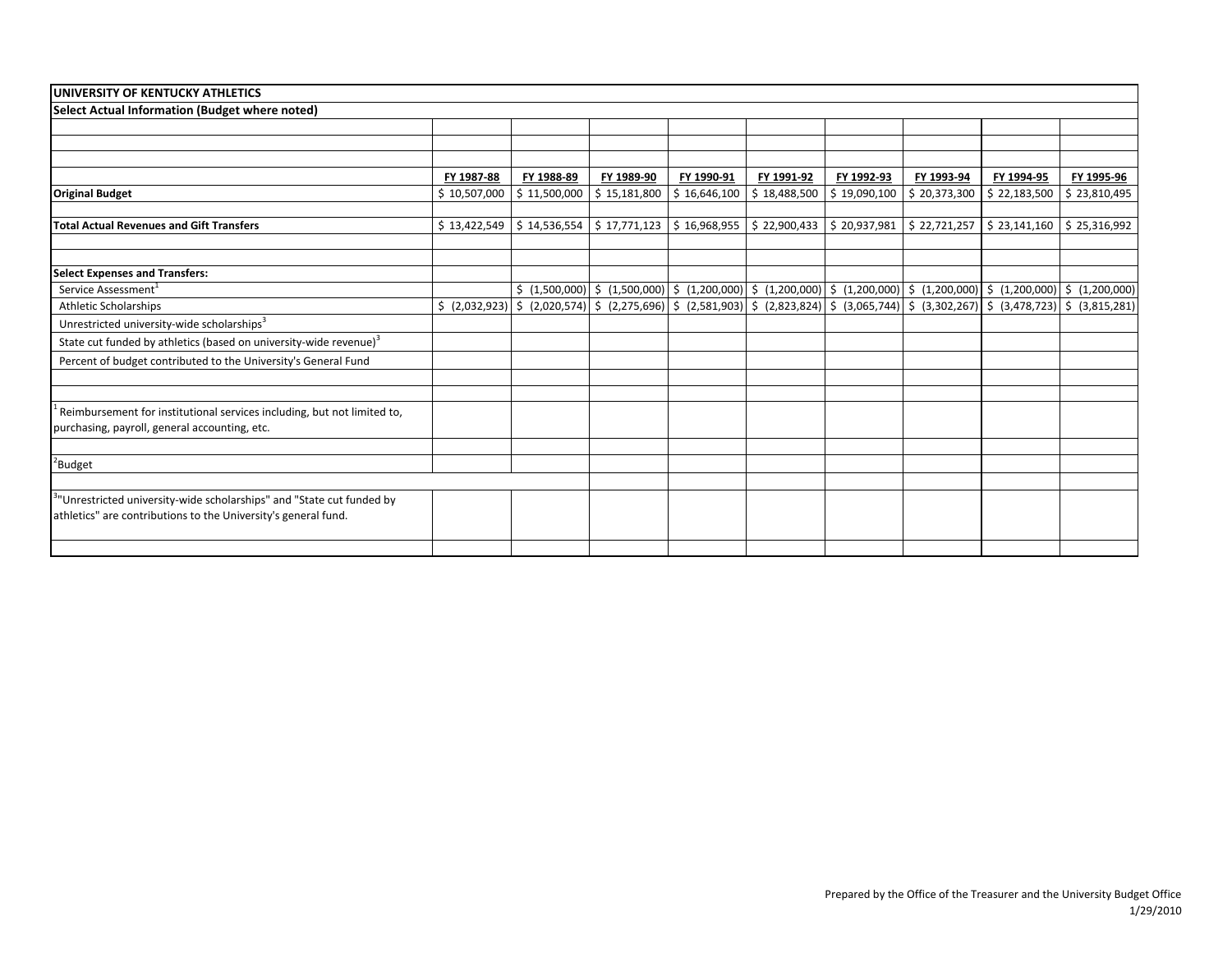| <b>UNIVERSITY OF KENTUCKY ATHLETICS</b>                                                                                                |              |              |                             |              |                                                                                                                                                                                                                                                                                                                                                                                                                                               |                             |              |                                           |                                                             |
|----------------------------------------------------------------------------------------------------------------------------------------|--------------|--------------|-----------------------------|--------------|-----------------------------------------------------------------------------------------------------------------------------------------------------------------------------------------------------------------------------------------------------------------------------------------------------------------------------------------------------------------------------------------------------------------------------------------------|-----------------------------|--------------|-------------------------------------------|-------------------------------------------------------------|
| Select Actual Information (Budget where noted)                                                                                         |              |              |                             |              |                                                                                                                                                                                                                                                                                                                                                                                                                                               |                             |              |                                           |                                                             |
|                                                                                                                                        |              |              |                             |              |                                                                                                                                                                                                                                                                                                                                                                                                                                               |                             |              |                                           |                                                             |
|                                                                                                                                        |              |              |                             |              |                                                                                                                                                                                                                                                                                                                                                                                                                                               |                             |              |                                           |                                                             |
|                                                                                                                                        |              |              |                             |              |                                                                                                                                                                                                                                                                                                                                                                                                                                               |                             |              |                                           |                                                             |
|                                                                                                                                        | FY 1996-97   | FY 1997-98   | FY 1998-99                  | FY 1999-00   | FY 2000-01                                                                                                                                                                                                                                                                                                                                                                                                                                    | FY 2001-02                  | FY 2002-03   | FY 2003-04                                | FY 2004-05                                                  |
| <b>Original Budget</b>                                                                                                                 | \$25,621,000 | \$27,269,600 | \$30,461,900                | \$37,145,400 | \$38,633,100                                                                                                                                                                                                                                                                                                                                                                                                                                  | \$41,122,285                | \$41,789,200 | \$47,488,400                              | \$ 51,676,600                                               |
| <b>Total Actual Revenues and Gift Transfers</b>                                                                                        | \$28,260,987 |              | $$37,654,769$ $$34,024,342$ | \$39,555,547 |                                                                                                                                                                                                                                                                                                                                                                                                                                               | $$40,602,946$ $$43,449,198$ |              | $$42,164,728$ $$49,244,709$ $$52,799,658$ |                                                             |
| <b>Select Expenses and Transfers:</b>                                                                                                  |              |              |                             |              |                                                                                                                                                                                                                                                                                                                                                                                                                                               |                             |              |                                           |                                                             |
| Service Assessment <sup>1</sup>                                                                                                        |              |              |                             |              | $\left  \begin{array}{c} \sin(1.200,000) \\ \sin(1.200,000) \end{array} \right $ $\left  \begin{array}{c} \sin(1.200,000) \\ \sin(1.200,000) \end{array} \right $ $\left  \begin{array}{c} \sin(1.200,000) \\ \sin(1.200,000) \end{array} \right $ $\left  \begin{array}{c} \sin(1.200,000) \\ \sin(1.200,000) \end{array} \right $ $\left  \begin{array}{c} \sin(1.200,000) \\ \sin(1$                                                       |                             |              |                                           |                                                             |
| <b>Athletic Scholarships</b>                                                                                                           |              |              |                             |              | $\left  \frac{1}{2} \left( \frac{1}{2} \right) \frac{1}{2} \left( \frac{1}{2} \right) \frac{1}{2} \left( \frac{1}{2} \left( \frac{1}{2} \right) \frac{1}{2} \left( \frac{1}{2} \right) \frac{1}{2} \left( \frac{1}{2} \right) \frac{1}{2} \left( \frac{1}{2} \right) \frac{1}{2} \left( \frac{1}{2} \right) \frac{1}{2} \left( \frac{1}{2} \right) \frac{1}{2} \left( \frac{1}{2} \right) \frac{1}{2} \left( \frac{1}{2} \right) \frac{1}{2}$ |                             |              |                                           |                                                             |
| Unrestricted university-wide scholarships <sup>3</sup>                                                                                 |              |              |                             |              |                                                                                                                                                                                                                                                                                                                                                                                                                                               |                             |              |                                           | $\vert \xi \vert$ (1,000,000) $\vert \xi \vert$ (1,000,000) |
| State cut funded by athletics (based on university-wide revenue) <sup>3</sup>                                                          |              |              |                             |              |                                                                                                                                                                                                                                                                                                                                                                                                                                               |                             |              | Ś.<br>(644, 700)                          |                                                             |
| Percent of budget contributed to the University's General Fund                                                                         |              |              |                             |              |                                                                                                                                                                                                                                                                                                                                                                                                                                               |                             |              | 3.5%                                      | 1.9%                                                        |
| Reimbursement for institutional services including, but not limited to,                                                                |              |              |                             |              |                                                                                                                                                                                                                                                                                                                                                                                                                                               |                             |              |                                           |                                                             |
| purchasing, payroll, general accounting, etc.                                                                                          |              |              |                             |              |                                                                                                                                                                                                                                                                                                                                                                                                                                               |                             |              |                                           |                                                             |
| <sup>2</sup> Budget                                                                                                                    |              |              |                             |              |                                                                                                                                                                                                                                                                                                                                                                                                                                               |                             |              |                                           |                                                             |
| "Unrestricted university-wide scholarships" and "State cut funded by<br>athletics" are contributions to the University's general fund. |              |              |                             |              |                                                                                                                                                                                                                                                                                                                                                                                                                                               |                             |              |                                           |                                                             |